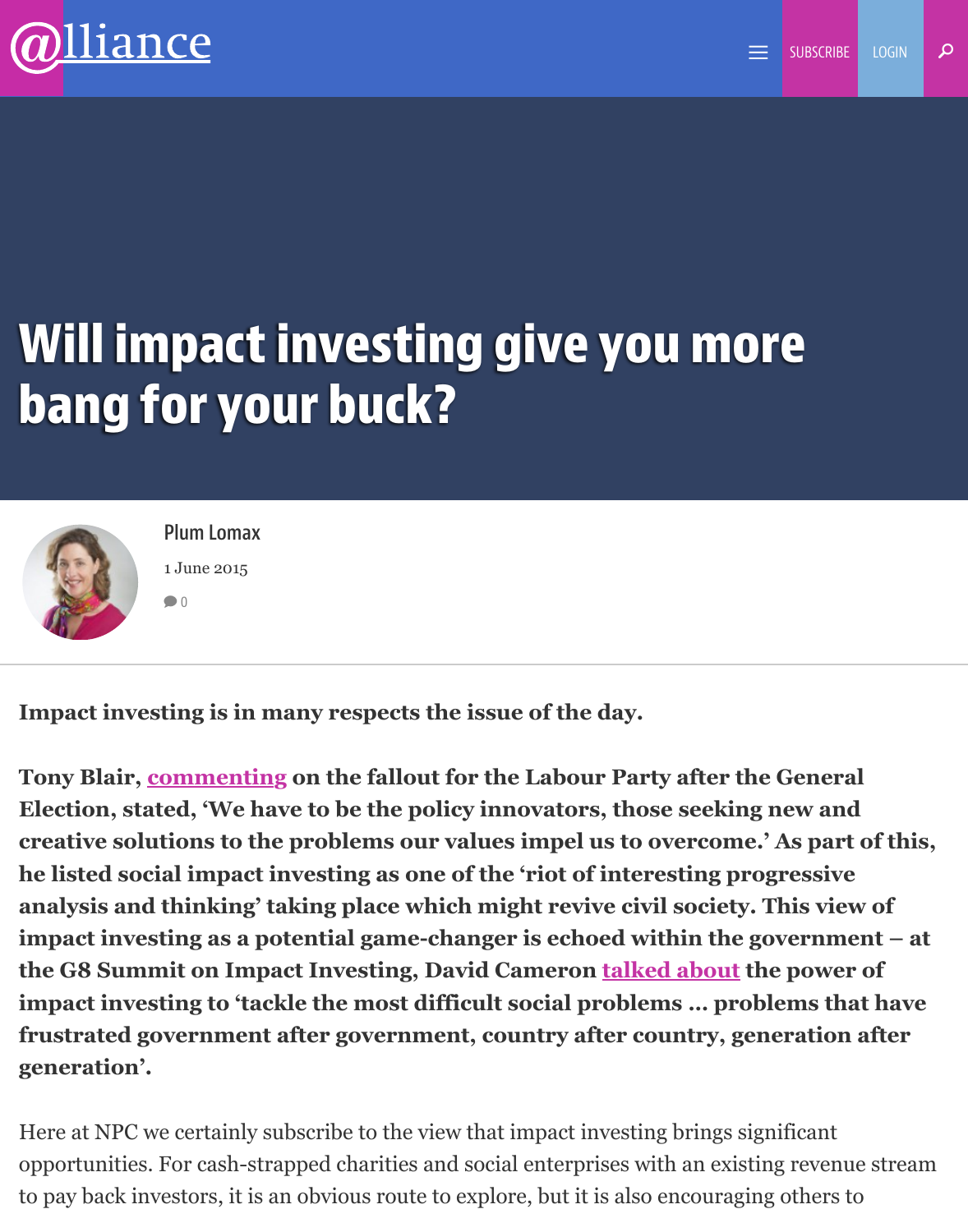this back in 2011). Alongside providing vital access to finance, social investment can l organizations become more sustainable over time, and focus their minds on thinking delivering and measuring outcomes. It can bring a new discipline and rigour to invest

The burgeoning impact investing field is also starting to attract new investors into the philanthropic field – people who wouldn't before have paid much attention to 'traditional' giving provided who but are more excited about blended social and financial returns. This particularly app younger generation – in Spectrem's 2013 study of US High Net Worth Millennials (in aged 32 or younger), 45 per cent of wealthy millennials want to use their riches to hel compared to only 3 in 10 of an older generation. Add to this the growing (albeit slowly of foundations that are thinking more about aligning their asset base with their found values, and a picture quickly builds of the potential for more money being put to good

The 100% Impact Network, a global group of individuals, family offices and foundations, committed to investing 100 per cent of their assets for positive social and environment This group, founded in 2013, now comprises 65 asset owners with combined commit around U\$4 billion. Were the top 100 family foundations in the UK to allocate just 10 their overall assets to seek a social return, an extra  $E_3$ .  $4$  billion would be working to c soci[al impact. Although a cr](http://www.toniic.com/100-impact-network/)ude calculation, this shows that much could be achieved by existing funds work harder.

The success announced last week by Big Society Capital (BSC) in their third annual report this week shows other signs of progress. Along [with co-investors, BS](http://www2.pioneerspost.com/news-views/20141008/invest-least-10-of-assets-social-good-npc-urges-foundations)C has made £359 mil investment capital available since inception  $(E255)$  million in 2014 alone), with a mor £104 million actually drawn down to date by social sector organizations.

But [we are wary that too much hy](http://www.bigsocietycapital.com/sites/default/files/pdf/19.05.15%20Big%20Society%20Capital%20-%20investments%20tripled%20in%20the%20last%20year%20FINAL.pdf)pe could be potentially damaging at such an embryonic stage of  $\mu$ the market's development.

For all the talk around impact investing, in truth there is still much more rhetoric than and that brings risks. Risk that a high-profile social impact bond fails to deliver results undermining their reputation as a class of investments. Or risk that investors with a s funds are unable to deploy them as quickly as they'd like due to a lack of investment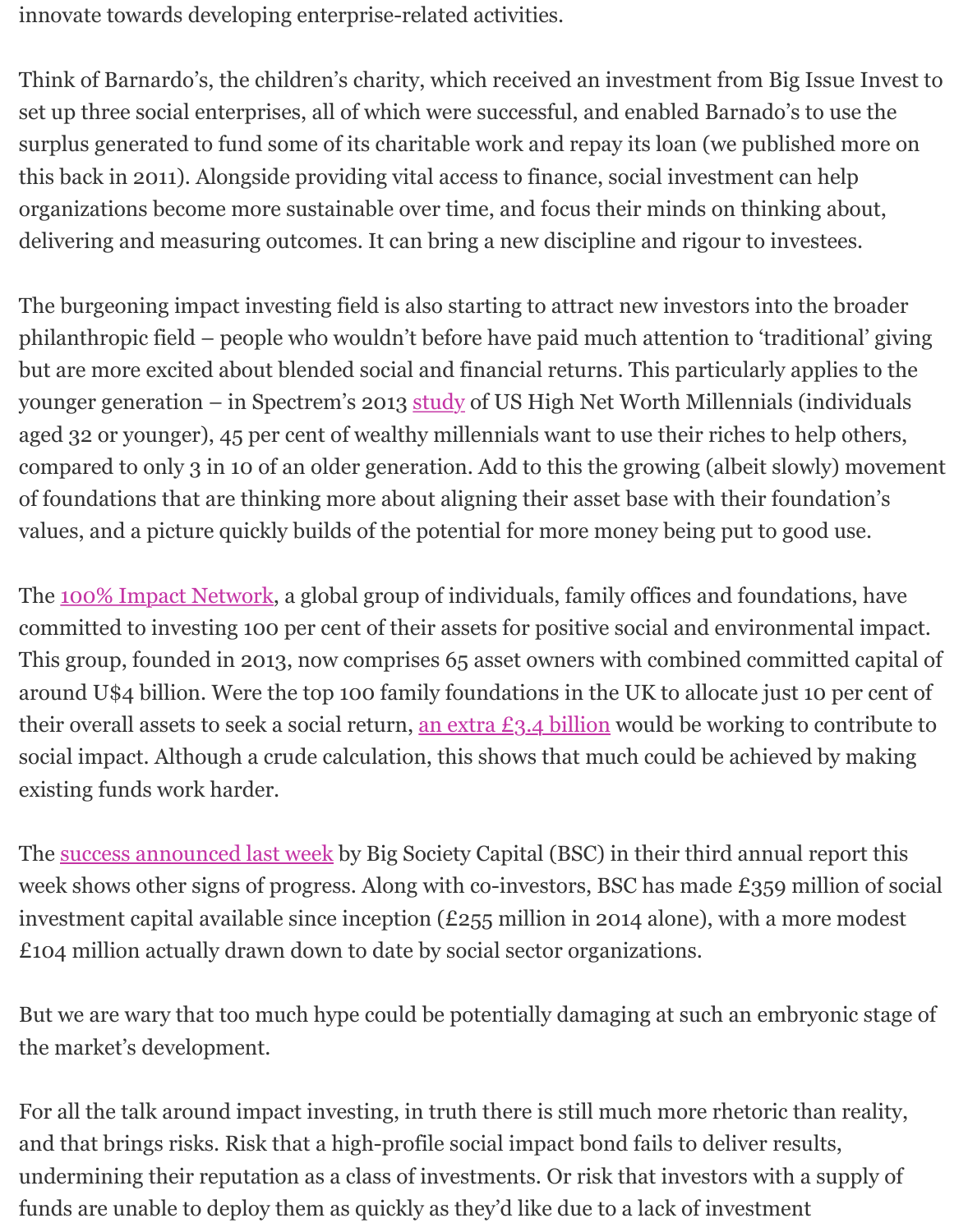be built up within impact investing. It would be good to see more impact investing pr developed and more funds reporting on the impact they are achieving. And more organizations proving that they can develop enterprise solutions that provide both a financial and a return. Again BSC's release of its first impact report is welcome.

And we are excited to be working with Lisa and Charly Kleissner, impact investing pioneers based of  $\mu$ in the US and founders of the aforementioned 100% Impact Network, to help them ev share the social impact of their  $KL$  Felicitas Foundation – now 100 per cent invested and/or environmental impact across all asset classes. As more reports like this are shared in the the market, hopefully the true reality of the potential of impact investing will emerge.

**Plum Lomax** is deputy head of the funder team at NPC.



## **Comments (0)**

## **Leave a Reply**

[Your](http://twitter.com/home?status=Will%20impact%20investing%20give%20you%20more%20bang%20for%20your%20buck?%20-%20http%3A%2F%2Fwww.alliancemagazine.org%2Fblog%2Fwill-impact-investing-give-you-more-bang-for-your-buck%2F) e[mail a](https://www.facebook.com/sharer/sharer.php?u=http%3A%2F%2Fwww.alliancemagazine.org%2Fblog%2Fwill-impact-investing-give-you-more-bang-for-your-buck%2F)[ddress](https://www.linkedin.com/shareArticle?Will%20impact%20investing%20give%20you%20more%20bang%20for%20your%20buck?&url=http%3A%2F%2Fwww.alliancemagazine.org%2Fblog%2Fwill-impact-investing-give-you-more-bang-for-your-buck%2F&title=Will%20impact%20investing%20give%20you%20more%20bang%20for%20your%20buck?&mini=true&source=alliancemagazine%2Eorg) [will no](mailto:?subject=Alliance%20magazine%20-%20Will%20impact%20investing%20give%20you%20more%20bang%20for%20your%20buck?&body=Check%20out%20this%20link%20by%20Alliance%20magazine%20-%20http://www.alliancemagazine.org/blog/will-impact-investing-give-you-more-bang-for-your-buck/)t be published. Required fields are marked \*

Name \*

Email \*

Website